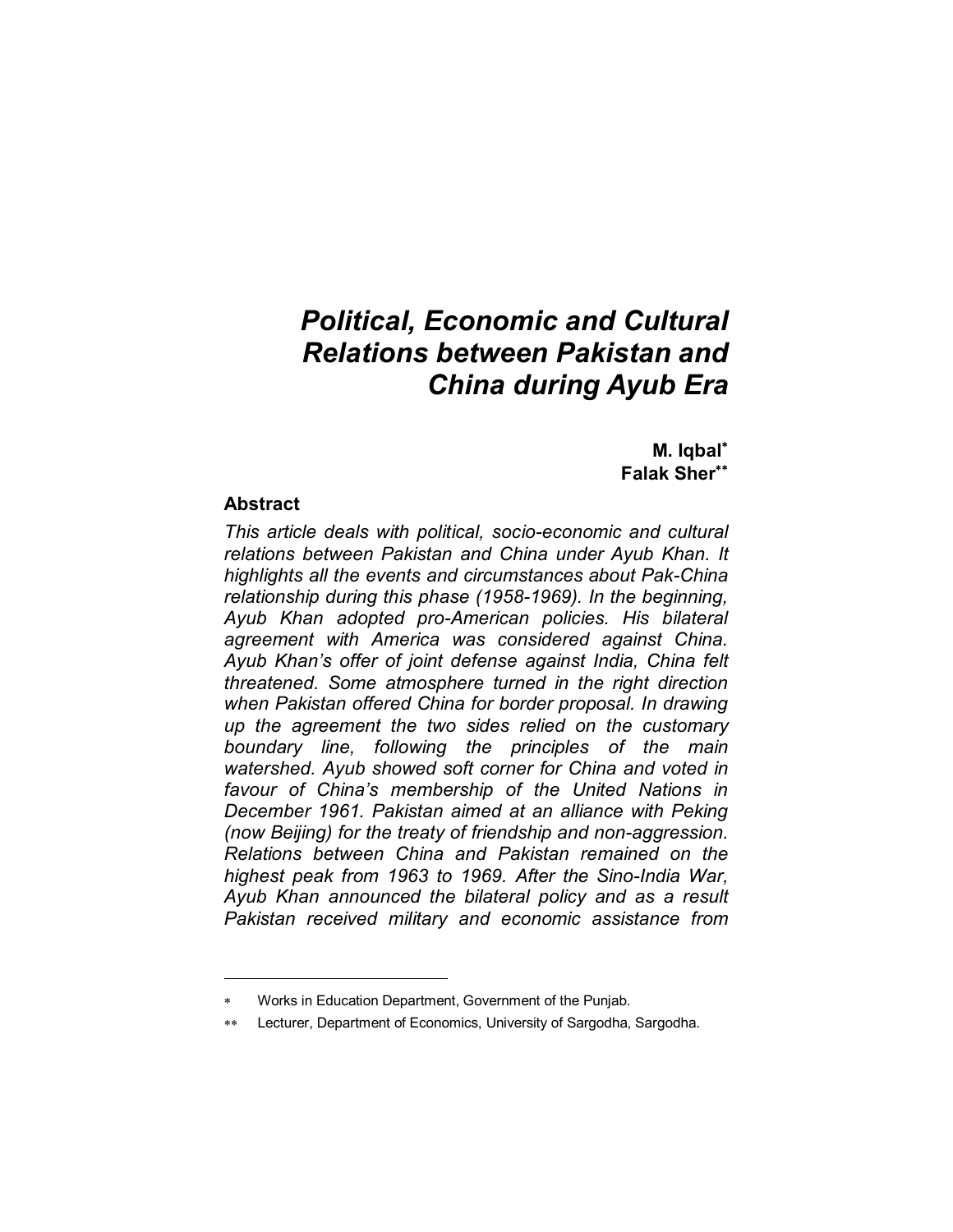*China. The present study is an effort to analyse Pak-China relations during Ayub era.* 

## **Introduction**

President Ayub Khan took over the reign of power in October, 1958. He adopted pro-American policies which were considered as against China, in the early period of 1959. Ayub Khan signed a bilateral agreement with America in March 1959, so China felt threatened. In reaction China criticized that agreement by Ayub Khan which allowed the United States to establish military bases in Pakistan. Ayub Khan also offered India a joint defense agreement in April 1959. That offer meant the joint defense of India and Pakistan against external threats.<sup>1</sup> This offer was criticized by China that was against its national integrity. $<sup>2</sup>$ </sup>

The relations between China and Pakistan reached at the lowest ebb, when a group of Chinese Muslim pilgrims to Mecca stopped over at Karachi in July, 1959 for a few days. Pakistani Foreign Minister Manzoor Qadir personally received that delegation which also met Pakistani religious leaders. That delegation made statements and speeches. Pakistani press defamed China by covering the negative statements of that group relevant to China. $3$  The government of the People's Republic of China (PRC) therefore lodged a strong protest against Pakistan's government and its actions.<sup>4</sup> Farhat Mahmood, commented on this situation: "in the past few months the Pakistan government has been stepping up its following of the US plot to create two Chinas and has made repeated utterances flagrantly interfering into China's internal affairs against China's sovereignty and territorial integrity."<sup>5</sup>

<sup>1</sup> Farhat Mahmud, *A History of US-Pakistan Relations* (Lahore: Vanguard Books, 1991), 245.

<sup>2</sup> Mahmud, *A History of US-Pakistan Relations*, 245.

<sup>3</sup> Anwar Hussain Syed, *China & Pakistan: Diplomacy of an Entente Cordiale* (Karachi: Oxford University Press, 1974), 77.

<sup>4</sup> Syed, *China & Pakistan: Diplomacy of an Entente Cordiale*, 76.

<sup>5</sup> Mahmud, *A History of US-Pakistan Relations*, 53.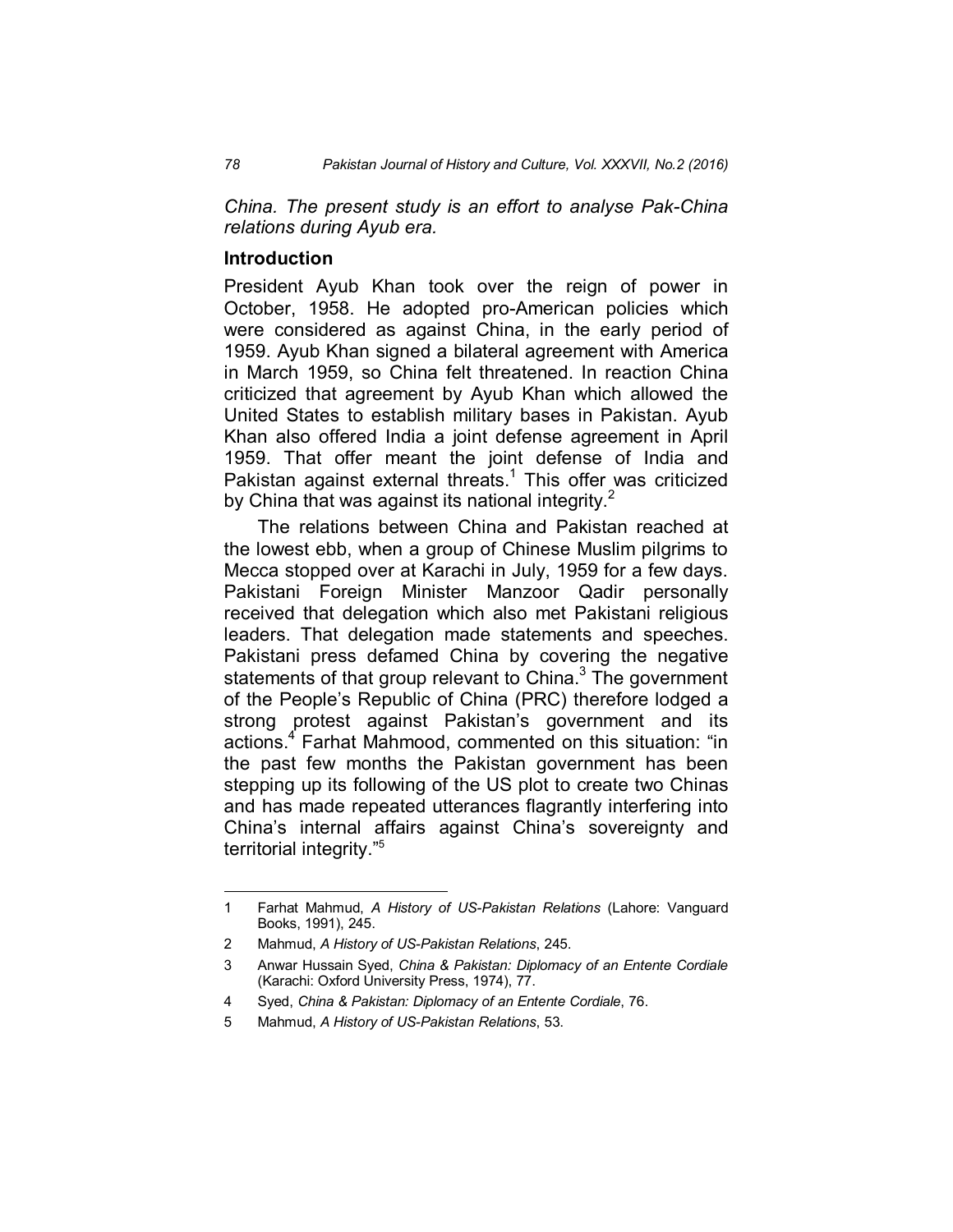On October 23, 1959 Ayub Khan disclosed at a press conference that the Pakistani foreign office had received a map showing certain areas of Pakistan as part of China. Pakistan wanted to approach China for peaceful settlement of the border. However, he warned that if the Chinese penetrate Pakistani territory, Pakistan would defend itself with every means at its disposal.<sup>6</sup> Pakistani Foreign Minister also stated that the maps were being studied by the government of Pakistan, but the Chinese government denied this statement by saying that "this had not made any reference in any official communication to any map or any territory of Pakistan to which they might lay claim."7

Ayub Khan offered China in November 1959 for a border settlement. China analyzed Ayub's anti-Chinese policies on the one hand and his proposal on the other hand. $8$  In 1961, Pakistan's relation with China improved, when Pakistani Foreign Minister, Manzoor Qadir announced that China has agreed to demarcate borders.<sup>9</sup> A host of interrelated developments also contributed to the restructuring of the regional alliance. At the same time, Pakistani newspapers also started advocating closer ties with China as it was in the interest of both the countries to live peacefully being a next door neighbour. Pakistan also voted for China's membership to the United Nations in December 1961. Pakistan aimed at an alliance with Peking for the treaty of friendship and nonaggression, because China was a greater potential friend of Pakistan and an alliance with a neighbour was more logical.<sup>10</sup> Ayub Khan writes in his autobiography:

...on my return from the United States in December 1961, the Chinese ambassador came to see me. He asked for our support for the proposition that the Chinese entry into the United Nations should be decided on the basis of simple majority rather than a twothird majority. I asked him about our suggestions of demarcating the

<u>.</u>

<sup>6</sup> *Dawn*, October 24, 1959.

<sup>7</sup> *Dawn*, October 22, 1959.

<sup>8</sup> Mahmud, *A History of US-Pakistan Relations*, 247.

<sup>9</sup> *Dawn,* January 16, 1961.

<sup>10</sup> *Dawn,* December 20, 1961.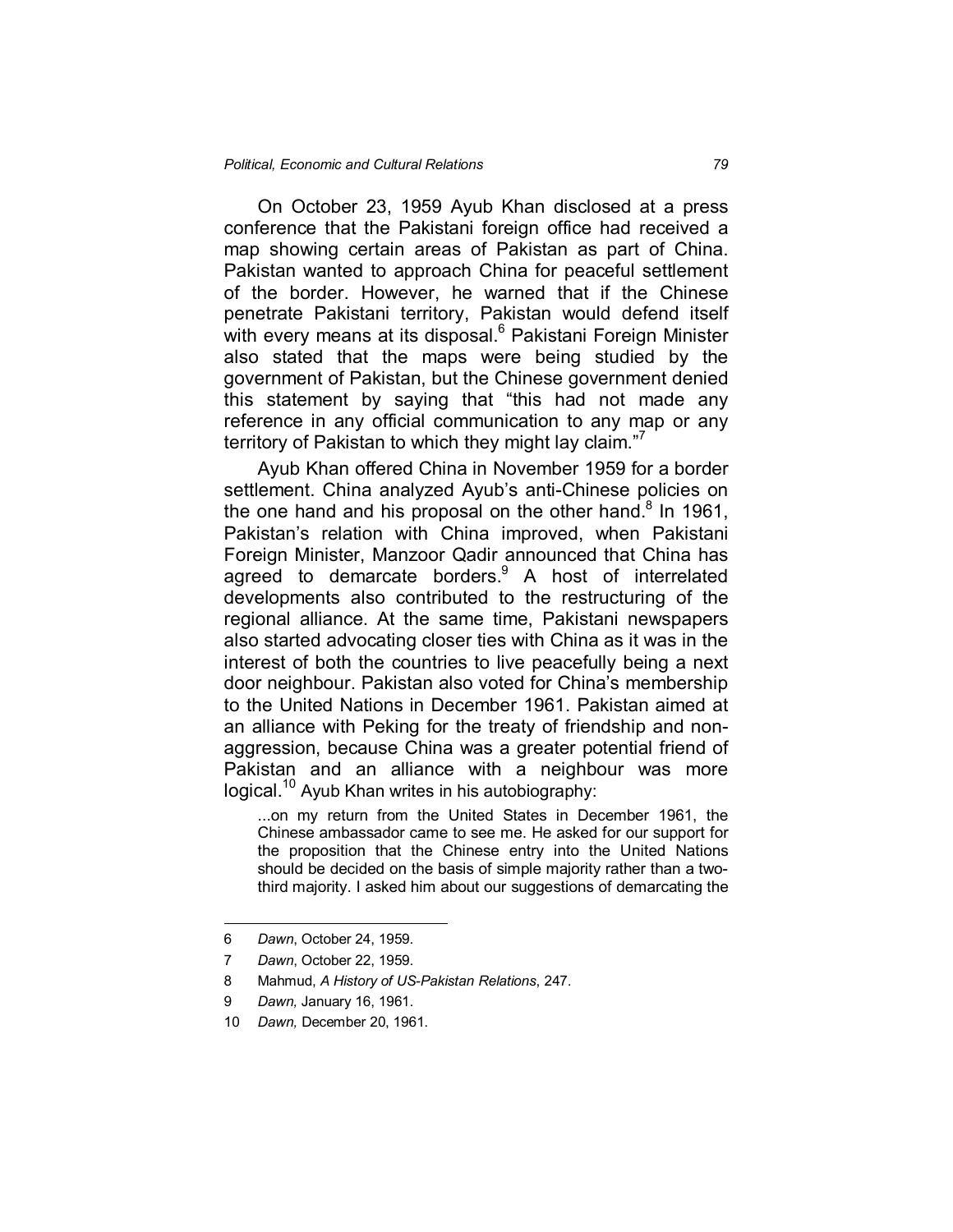undefined border between China and Pakistan. He said that it was a very complicated matter. I told him that if border demarcation was a very complicated matter, China's admission to the United Nations was even more complicated. I suggested him that problems of both countries China and Pakistan. He also said that we were supporting China's case for admission to the United Nation not to please China but we felt genuinely that China had a right to be in the United Nations. I think the Chinese Ambassador was impressed by what I told him.<sup>11</sup>

Pakistan changed its attitude towards China and also moved quickly to settle the border issue. They could not overlook the fact that having a treaty with Pakistan was quite beneficial for them. Both countries showed willingness to solve boundary problem and issued joint communiqué on May 3, 1962. According to that Communiqué, "Both the countries agreed to develop good neighbourly relations and also conduct negotiations for the understanding of location and alignment of boundary. The two sides have also agreed to the settlement of dispute over Kashmir, between India and Pakistan."<sup>12</sup>

Ayub Khan stated on the Sino-Indian War on November 5, 1962, "I have told in lengthy discussions with appropriate experts and advisers over the situation that has arisen through the recent conflict between the two neighbours, China and India and its repercussions on our security and relationships."<sup>13</sup>

He communicated with the President of the United States of America, the Prime Minister of the United Kingdom and the Prime Minister of India' and replied:

> We are seriously disturbed that the differences between India and China have erupted into an armed conflict. However, unfortunately that situation may be, we hope that our two neighbors will be able to settle their dispute peacefully and

<sup>11</sup> Muhammad Ayub Khan, *Friends Not Master: A Political Autobiography* (Lahore: Oxford University Press, 1967), 162.

<sup>12</sup> *Dawn,* Karachi, May 5, 1962.

<sup>13</sup> K. Arif, *China-Pakistan Relations 1947-1980* (Lahore: Vanguard Books Ltd, 1984), 28.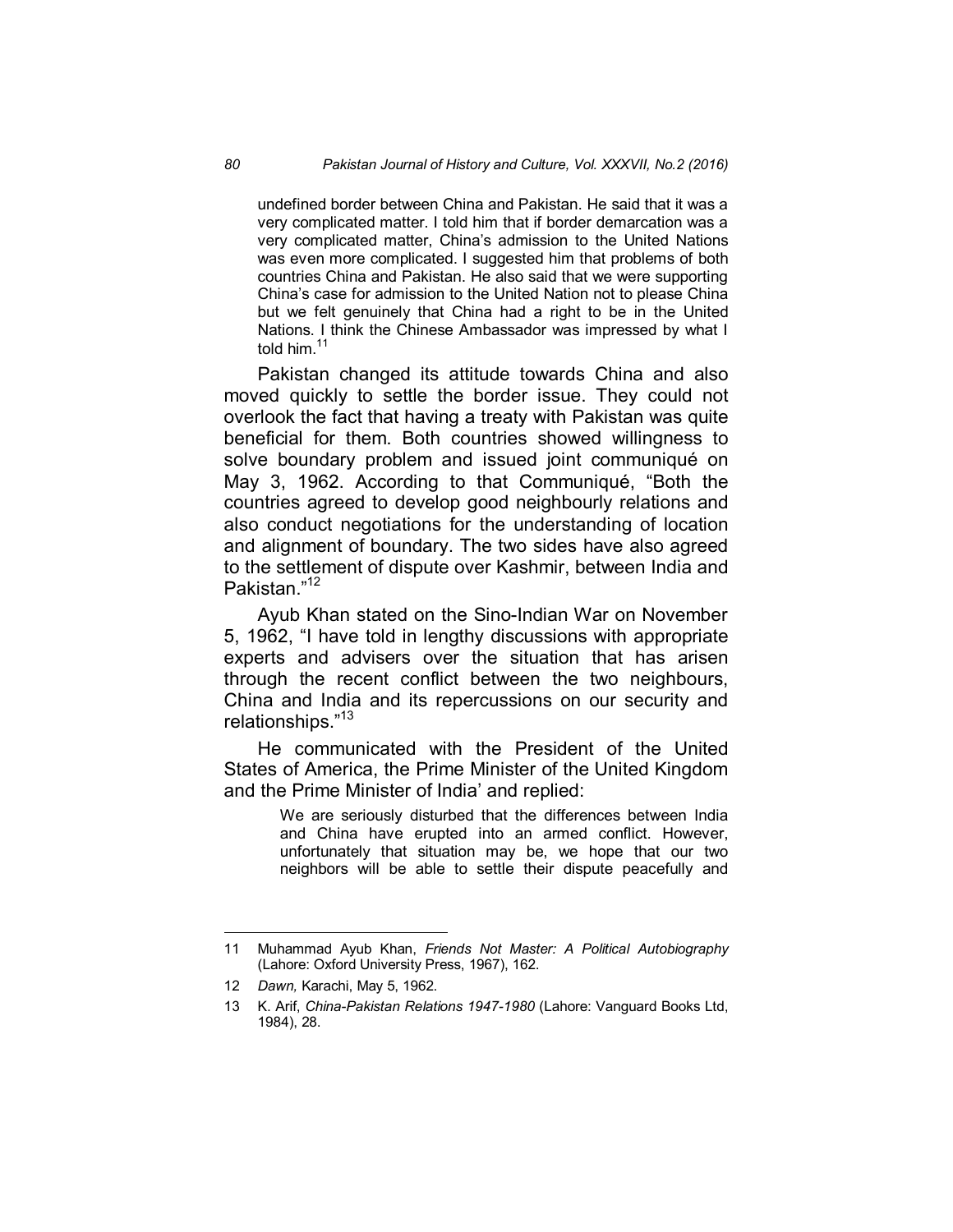amicably. Our policy has been based on peace at large, especially peace with our neighbours.<sup>14</sup>

On November 22, 1962 Ayub Khan in the National Assembly session, discussed that Pakistan was facing a critical situation, and disturbed over the outbreak of hostilities between two neighbouring countries. During discussion, it was decided that our sincere desire is that the present border conflict between India and China should be settled peacefully and by the internationally accepted methods of conciliation rather than by resort to brute force.<sup>15</sup> Pakistan and China issued a joint communiqué on December 26, 1962 that two sides reached a complete agreement on the issue of the location and alignment of the boundary.<sup>16</sup>

Foreign Minister Zulfiqar Ali Bhutto visited China with a delegation and final agreement was signed between the two countries on March 2, 1963. According to that agreement Pakistan got 750 square miles of disputed land from which Pakistan got territory beyond the main watershed of the Karakoram Range, comprising the Oprang valley and the Darband-Darwaza including its salt ranges. While 2050 square miles of the same area was given to China. Pakistan surrendered no part of the territory under her control. In drawing up the agreement the two sides relied on the customary boundary line, following the principles of the main watershed. Waters draining into the Indus system remained with Pakistan, while China's waters draining into the Tarim system.<sup>17</sup>

On this occasion, Ayub said, "...we are happy that the people of all circles of our capital are assembled here to attend the celebration". He assured to Pakistani delegation that Chinese people also fully supported this agreement. Zulfiqar Ali Bhutto appealed to India and China to begin

<sup>14</sup> Arif, *China-Pakistan Relations 1947-1980.*

<sup>15</sup> *Dawn,* Karachi, November 23, 1962.

<sup>16</sup> *Dawn,* Karachi, December 23, 1962.

<sup>17</sup> *Dawn,* Karachi, March 3, 1963.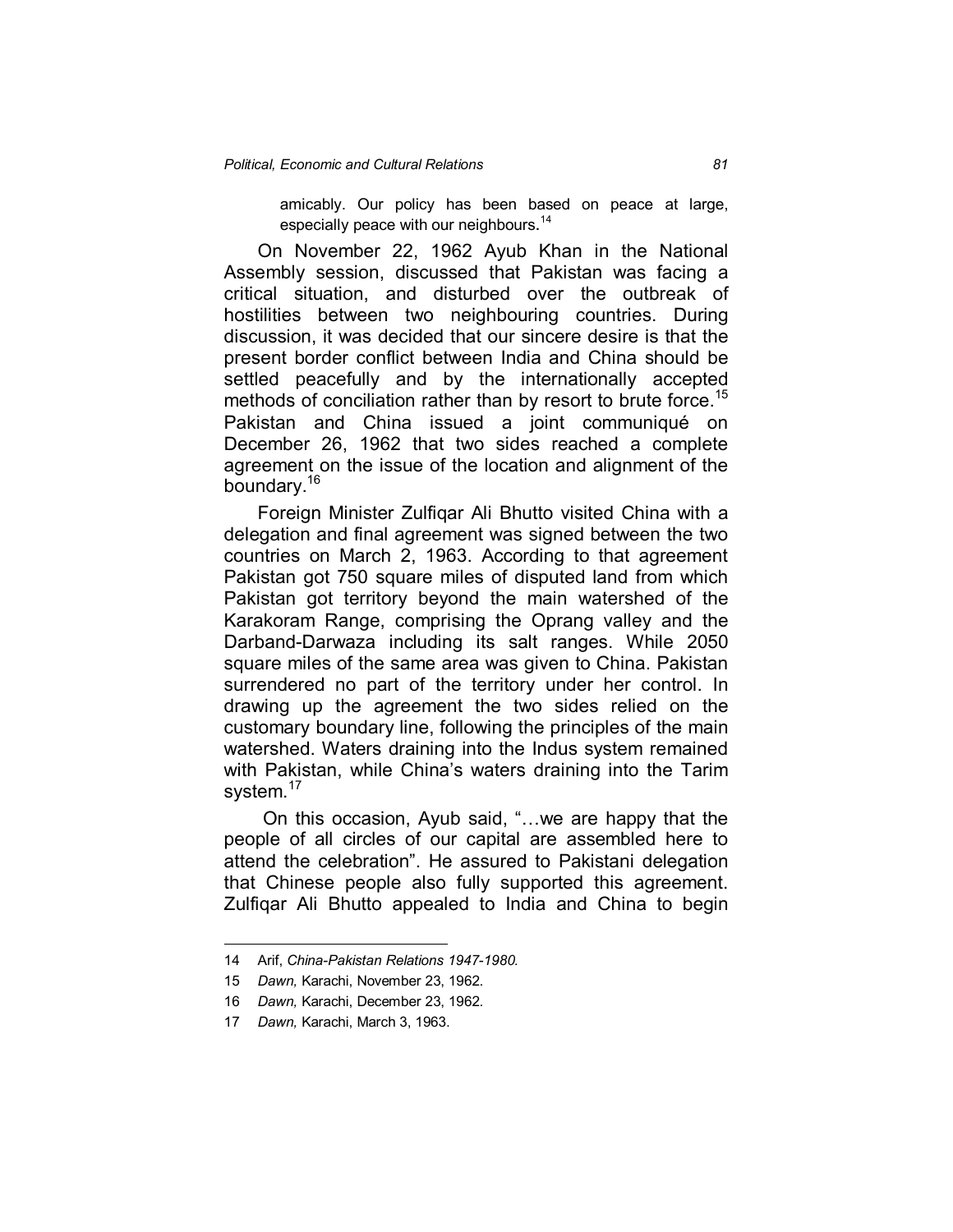negotiations to resolve their border dispute. He also said, "Peaceful negotiations are the only method to civilized nations to pursue in solving their difficulties." He assured to Chinese leaders that Pakistan wanted to live in peace with its neighbours.<sup>18</sup>

After this agreement a joint communiqué was issued on March 4, 1963. The representatives reviewed the development of friendly relations between China and Pakistan. Ayub Khan also thanked the Chinese Chairman, Lio Shao-Chi, on the Sino-Pakistan boundary agreement by telegram. He said, "The conclusion of this agreement has given deep satisfaction to the people of Pakistan.<sup>19</sup>

Pakistan and China signed an air agreement on August 29, 1963. According to that agreement both countries agreed to provide the permission to airlines to operate across each other's territories and all necessary facilities to ensure the smooth flow of traffic. It was announced by the Pakistani authorities after signing the agreement that the scheduled flights by Pakistan International Airlines (PIA) and the Civil Aviation Administration of China would connect Pakistan with Canton and Shanghai. Subject to Japan's approval, the PIA flights would be extended to Tokyo. It was expressed with strong hope that the air links between Pakistan and China would strengthen the ties between the two countries. $20$ 

American official stated in Washington that Pakistan was playing with fire by inviting a militant communist nation to the doorstep. America also stopped Pakistan's aid. American President Kennedy sent George Ball, Secretary of State to Pakistan to ask Ayub to avoid relations with China but Ayub refused to do so. When America stopped Pakistani Air base aid, Pakistan operated the base with its own funds. China appreciated Pakistan.<sup>21</sup>

<sup>18</sup> Dawn, March 3, 1963.

<sup>19</sup> *Dawn,* March 5, 1963.

<sup>20</sup> *Dawn*, August 30, 1963.

<sup>21</sup> Syed, *China & Pakistan: Diplomacy*, 94-95.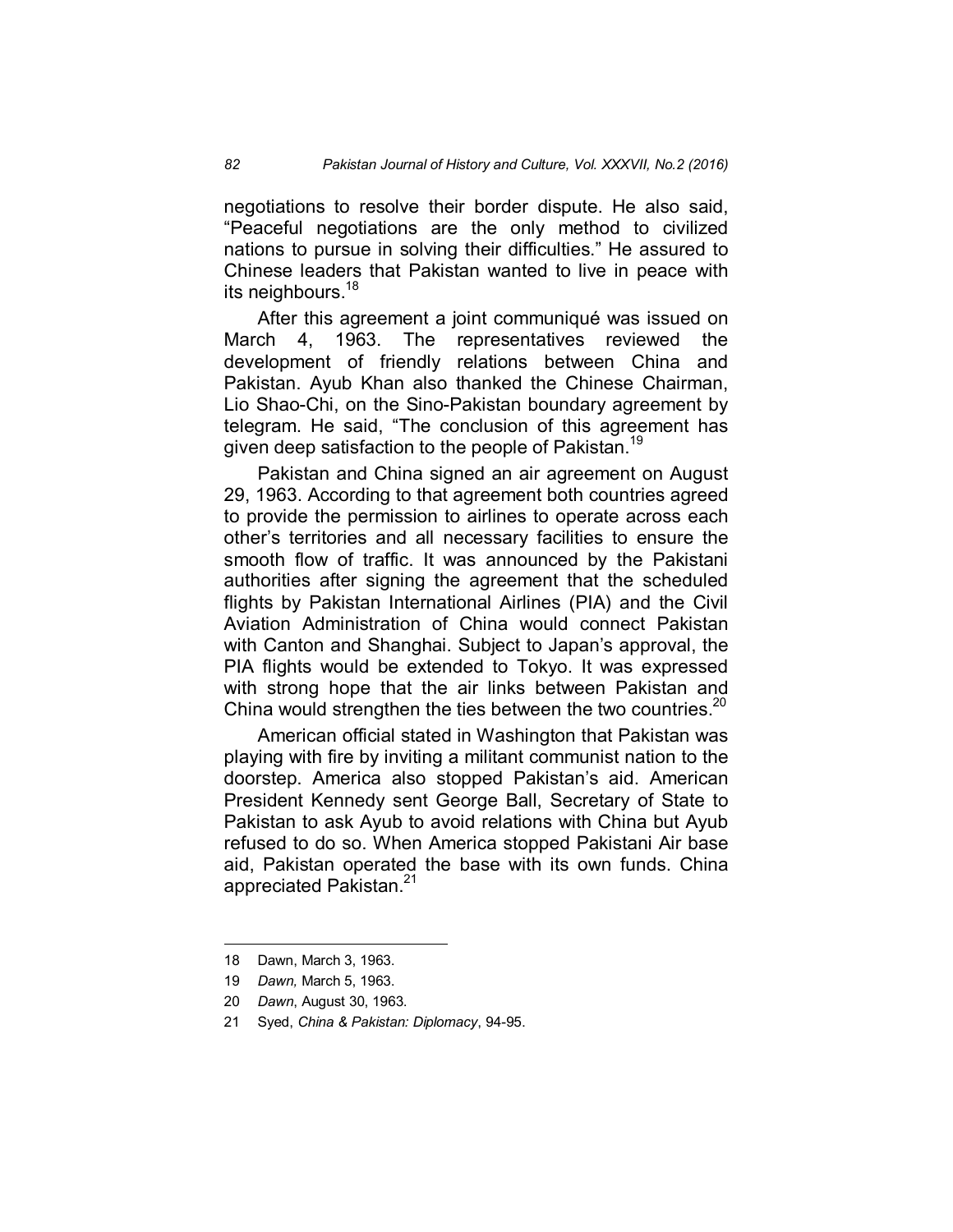Pakistan and China also signed a Barter Trade Agreement on September 30, 1963 covering the import of 100,000 tons of Chinese cement in exchange of raw jute. The total value of commodities to be exchanged on each would be Rs. 75 Lacs. It was decided in the agreement that the supply of cement will start from January next year, and it will be completed before the end of May, 1964. That agreement was signed in Karachi by Ejaz Ahmad Nail, Pakistan's Joint Secretary in Ministry of Commerce and Liu Shu, Commerce Chancellor.<sup>22</sup>

During September-October 1963, Pakistan continued its efforts to improve relations with Peking. The leader of Pro-China National Awami Party, Maulana Bhashani went to China as the head of a delegation, comprising Industrialists and members of the National Assembly of Pakistan. Maulana condemned the profit-seeking US imperialist policies and other imperialist countries that had done their best since the last world war to destroy Afro-Asian solidarity by establishing the machinery of oppression. He praised the Chinese by saying that the Chinese are standing for equality among nations, sympathized with the oppressed, help them to become strong and had no territorial ambitions at the expense of other countries.<sup>23</sup>

The Chinese premier Chou-En-Lai visited Pakistan as the head of 48-member delegation on February 18, 1964. The delegation was welcomed by the government of Pakistan cordially. Chou En Lai said, "the historic Sino-Pakistan boundary agreement and trade agreement not only mark a new development in the friendly relations between China and Pakistan but also constitute an important contribution of promotion of Asian-African solidarity and the defense with peace in Asia and the world."<sup>24</sup>

Ayub Khan said on February 20, 1964:

<sup>22</sup> *Dawn*, October 1, 1963.

<sup>23</sup> Mahmud, *A History of US-Pakistan Relations*, 252.

<sup>24</sup> *Dawn*, February 19, 1964.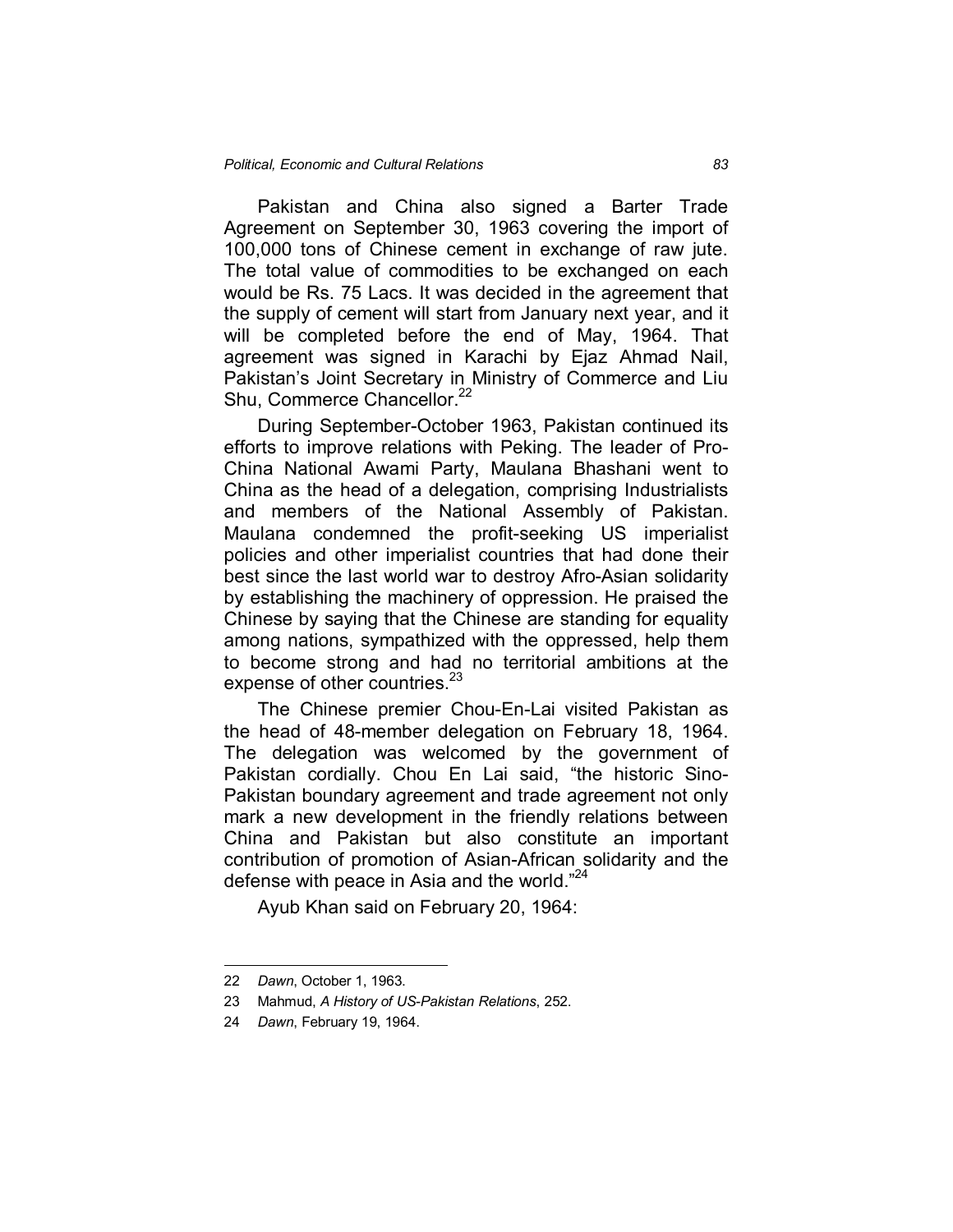Relations between Pakistan and the People's Republic of China have happily been always cordial. History and geography have provided our two countries with links, which provide a sound basis for good neighborly relations in the interests of our people of two countries. Not only is there no evidence of any wars or disputes between our two countries but also we have inherited rich traditions of goodwill and friendship on which to lay the foundations of our relationship today.<sup>25</sup>

Ayub Khan also expressed willingness for Pakistan-China trade policy and other contracts between the two countries. He assured to support in Banding Second Conference of Asian and African countries.<sup>26</sup>

Premier Chou En-Lai guaranteed that China would give total support for Pakistan's position on the issue of Kashmir. The Sino-Pakistan Joint Communiqué issued on February 24 ,1964, in which both countries agreed to work together for preserving peace not only in the region but also all over the world. Premier Chou en-Lai supported Pakistan on Kashmir issue for the first time, and invited Ayub Khan to visit China. Ayub accepted that invitation.<sup>27</sup>

On July 30 1964, China offered Pakistan an interest free loan of US\$ 60 Million. It was payable over a period of thirty to forty years.<sup>28</sup> On February 19, 1965 an agreement was signed between Pakistan and China. According to this Pakistan would get loan for imports of commodities from China and for financing projects in Pakistan. It would be returned by Pakistan over a period of 20 years, including a grace period of 10 years. Pakistan would also obtain machinery for textile mills and sugar factories, cement plants, railway steel tracks, coaches and wagons.<sup>29</sup>

Ayub Khan visited China first time in March, 1965. He was warmly welcomed. Both Countries discussed the international situation. The President of Pakistan reaffirmed

<u>.</u>

<sup>25</sup> Arif, *China-Pakistan Relations*.

<sup>26</sup> Arif, *China-Pakistan Relations*, 45.

<sup>27</sup> *Dawn,* February 24, 1964.

<sup>28</sup> *Dawn,* August 1, 1964.

<sup>29</sup> *Pakistan Times*, February 20, 1965.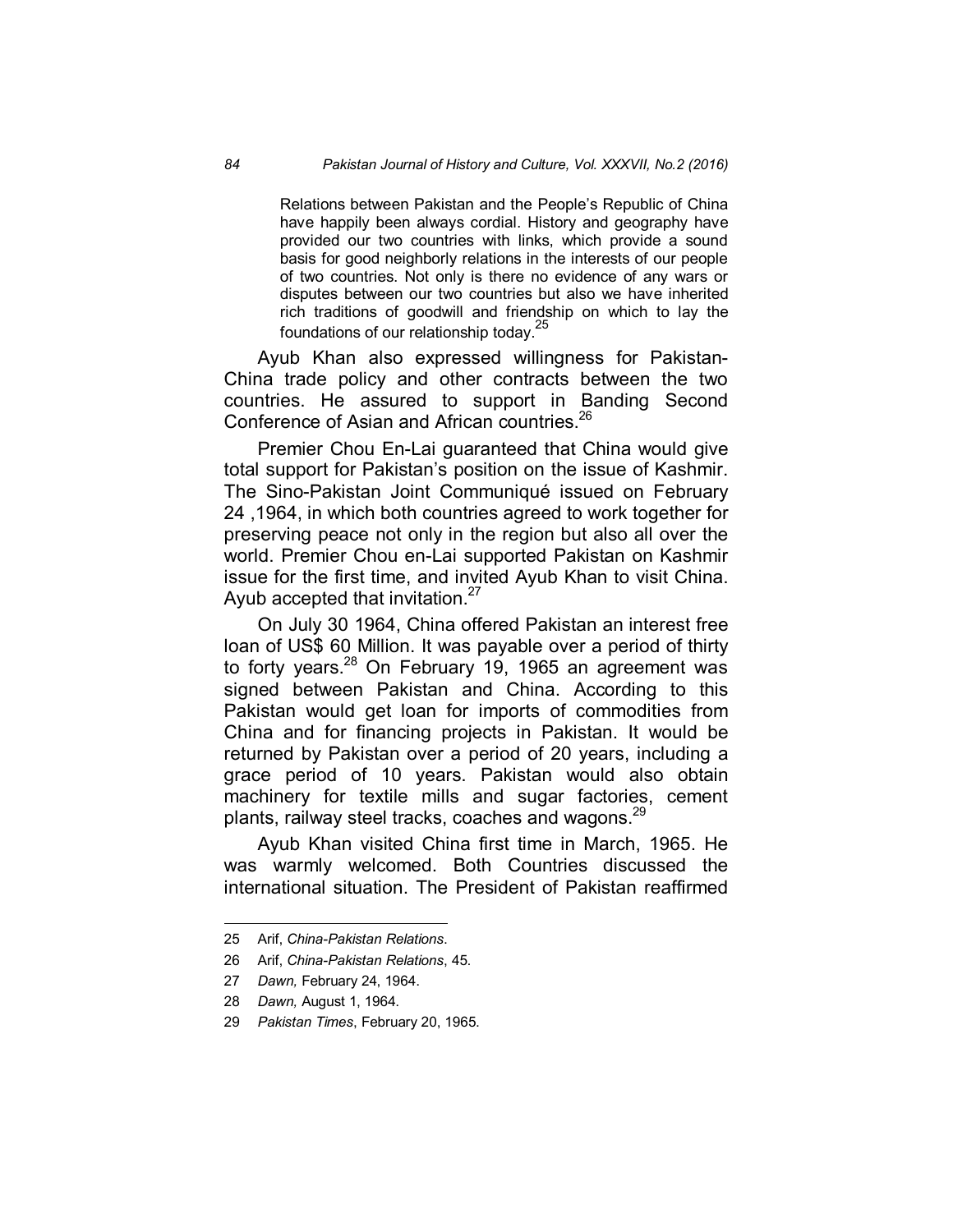his support to the immediate restoration of the legitimate rights of China in the United Nations. At the conclusion of his tour, Chinese government reaffirmed that the Kashmir dispute should be settled in accordance with wishes of the people of Kashmir in the light of U.N. Resolution. It was noted with concern in the joint communiqué that the Kashmir dispute remained unresolved and considered its continued existence as a threat to peace and security in the region.<sup>30</sup>

Ayub Khan on his return, on March 9, 1965 conveyed to the nation that all points of common interests and each other's position on vital issues were discussed and China assured its favour for the solution of Kashmir problem according to the wishes of the People of Kashmir. China considered that the Kashmir dispute should be a matter of concern for the world.<sup>31</sup>

On March 22, 1965 Pakistani folklore troupe headed by Shamsul Huda Chaudhary visited China. It was first of its kind to visit China. Ting Nsi Nin, Minister for Cultural Relations with Foreign Countries, inaugurated the performance. On the occasion, the minister said; "the magnificent image of the life of people in friendly Pakistan would promote greater understanding and friendship between the two nations."<sup>32</sup>

On March 26, 1965 Pakistan and China signed a cultural agreement, according to which both countries would facilitate each other by exchanging the educationists, scientists, scholars and experts by awarding them the scholarships to enable students of one country to pursue studies in other country. The agreement further encouraged co-operation between the mass media and contacts of journalists broadcasting, television and the film institutions of the two countries.  $33$ 

<sup>30</sup> *Dawn*, March 8, 1965.

<sup>31</sup> *Dawn*, March 10, 1965.

<sup>32</sup> *Pakistan Times*, March 23, 28, 1965.

<sup>33</sup> *Pakistan Times*, March 27, 1965.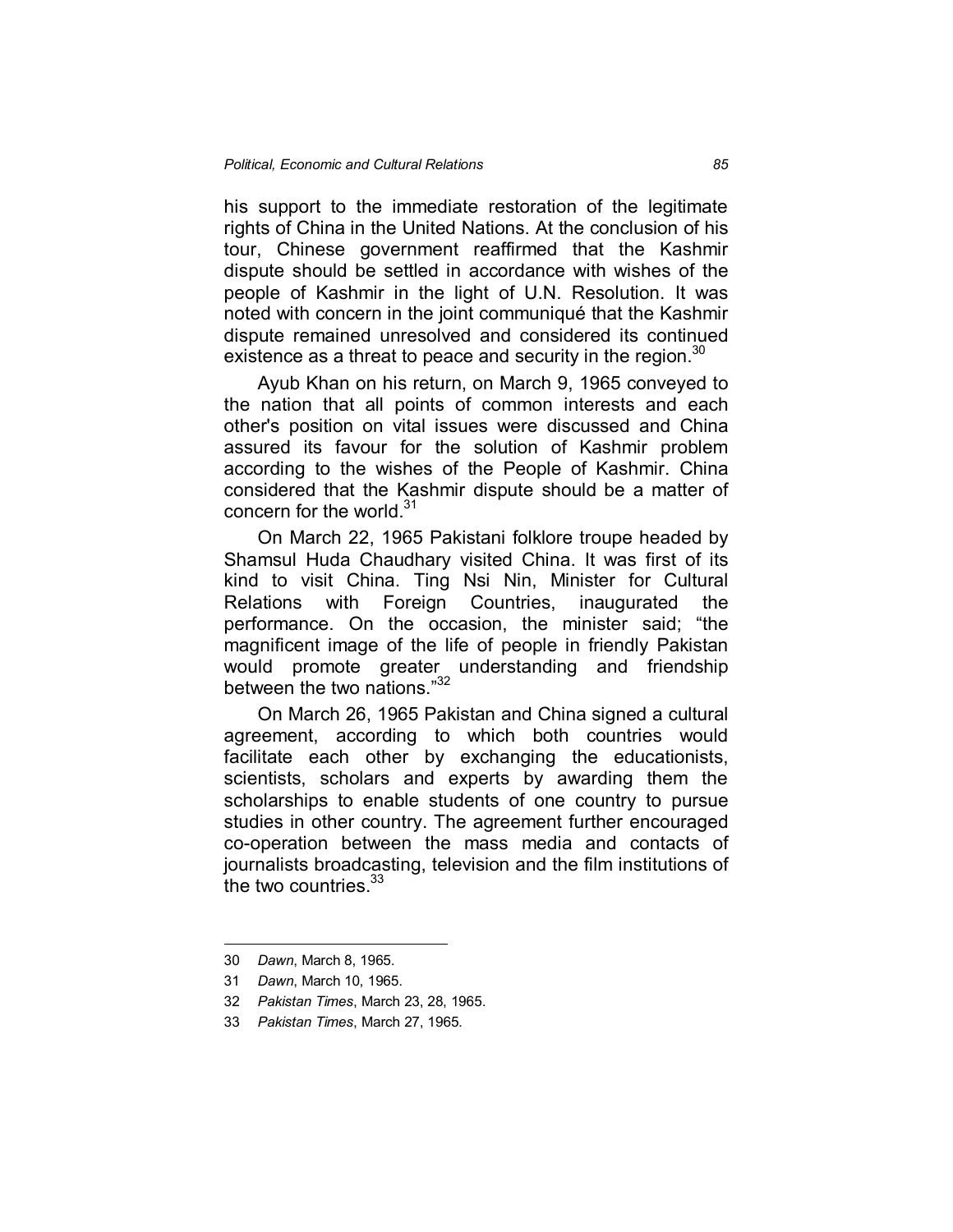Both countries also agreed on April, 14, 1965 for the operation of monthly shipping service and the first ship was due to leave on the same day. $34$  On June 16, 1965 Pakistan and China signed a banking agreement for accounting procedures in respect of the transactions of 60 million dollars.<sup>35</sup> The Chinese Vice-Premier and Foreign Minister, Chen Yi, passing through Karachi Airport on September 4, 1965 assured Pakistan the support and all sympathy to the people of Kashmir. He also said, "If India attacked on Pakistan China will support Pakistan."<sup>36</sup>

The Indian armed forces crossed the international border on September 6, 1965 and extended the war from Kashmir to Pakistan. China extended support to Pakistan by stating, "The Indian Government's armed attack on Pakistan is an act of naked aggression. It is not only a crude violation of all principles guiding international relations, but also constitutes a grave threat to peace in this part of Asia."<sup>37</sup> During the war, United States did not support Pakistan. Ayub Khan appealed China for help.

Pakistan and India formally ended war and signed a peace agreement at Tashkent in January, 1966. The Chinese had apprehensions of Soviet mediation, however, China did not oppose Ayub's visit to Tashkent. China supplied military equipment to Pakistan during and after the war of 1965. The agreement to provide arms to Pakistan was negotiated, during Bhutto's secret visit to China just a week after the end of the war. Pakistan's Minister of Commerce Ghulam Faruque also visited Peking as the head of a 'Friendship Mission' from Pakistan to attend China's National Day celebrations. China assured that it would not leave Pakistan in difficult situation.<sup>38</sup>

 $\overline{a}$ 

35 *Pakistan Times,* June 17, 1965.

<sup>34</sup> *Dawn,* May 15, 1965.

<sup>36</sup> *Dawn*, September 5, 1965.

<sup>37</sup> *Dawn,* September 7, 1965.

<sup>38</sup> Mahmud, *A History of US-Pakistan Relations*, 301.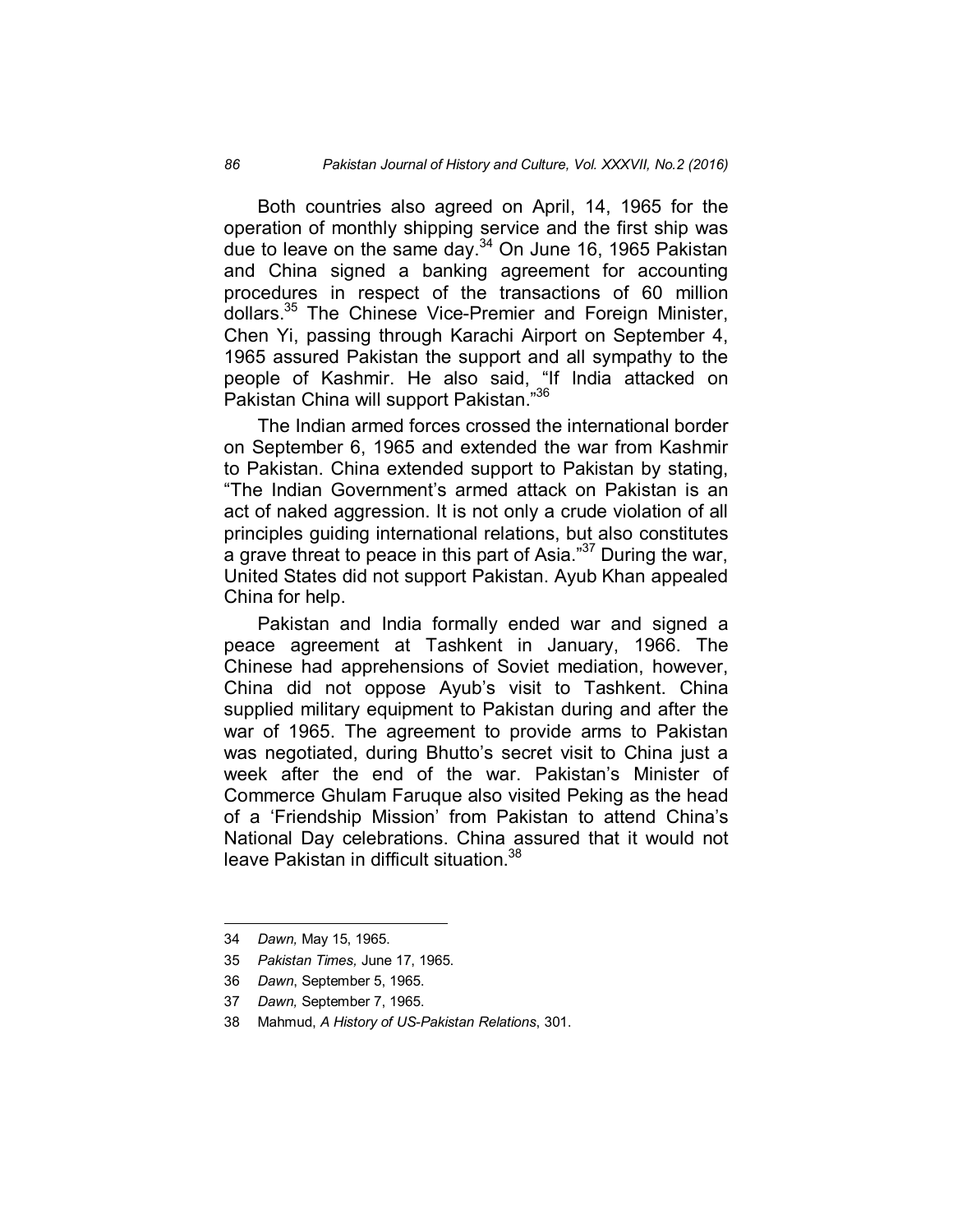On March 23, 1966 Pakistan disclosed that its armed forces were equipped with China-made tanks and jets. On the Pakistan Day Parade in Rawalpindi, the Pakistan Army displayed 200 T-59 tanks and a fly-past included MIG-19 fighters also MIG-15 aircraft.<sup>39</sup> In May, 1966 China provided Pakistan 3000 assault guns, 100 60mm mortars and T-29 tanks as well as small arms and signal equipment. $40$ Pakistani poets and writers, during and after the war thanked China for its support and praised it as: "mighty power devoted to the maintenance of peace and justice in Asia".<sup>41</sup>

An agreement was signed on June 23, 1966 in which China agreed to supply machinery and technical support for the complex in Taxila. In July 4, 1966 a trade protocol signed for the export of raw cotton and jute, cotton yarn, jute goods and surgical instruments, chemicals dyes, and steel instruments. Another agreement was signed on August 1, 1966 for the supply of 100,000 tons of rice by China to East Pakistan.<sup>42</sup>

China and Pakistan relations further improved on January 17, 1967, when China agreed to supply 150,000 tons of rice to Pakistan. On August 2, 1967, 100,000 tons of rice to Pakistan and on August 12, 1967, the Chinese Red Cross donated 50,000 tunas to the Pakistan Red Cross for the relief of Karachi's flood-stricken people.<sup>43</sup> On October 21, 1967 Pakistan and China signed an agreement in this regard to build and restart this route.<sup>44</sup>

Relations between Pakistan and China were at the highest peak from 1963 to 1969. Ayub Khan after the Sino-Indian war announced the bilateral policy and as a result, Ayub Khan received military and economic assistance from

<u>.</u>

<sup>39</sup> Rasul Bux Rais, *China and Pakistan: A Political Analysis of Mutual Relations* (Lahore: Progressive Publishers, 1977), 102.

<sup>40</sup> *Pakistan Times,* February 8, 1968.

<sup>41</sup> Syed, *China & Pakistan: Diplomacy*, 123.

<sup>42</sup> Mahmud, *A History of US-Pakistan Relations*, 311.

<sup>43</sup> Mahmud, *A History of US-Pakistan Relations*, 311.

<sup>44</sup> *Pakistan Times*, October 22, 1967.